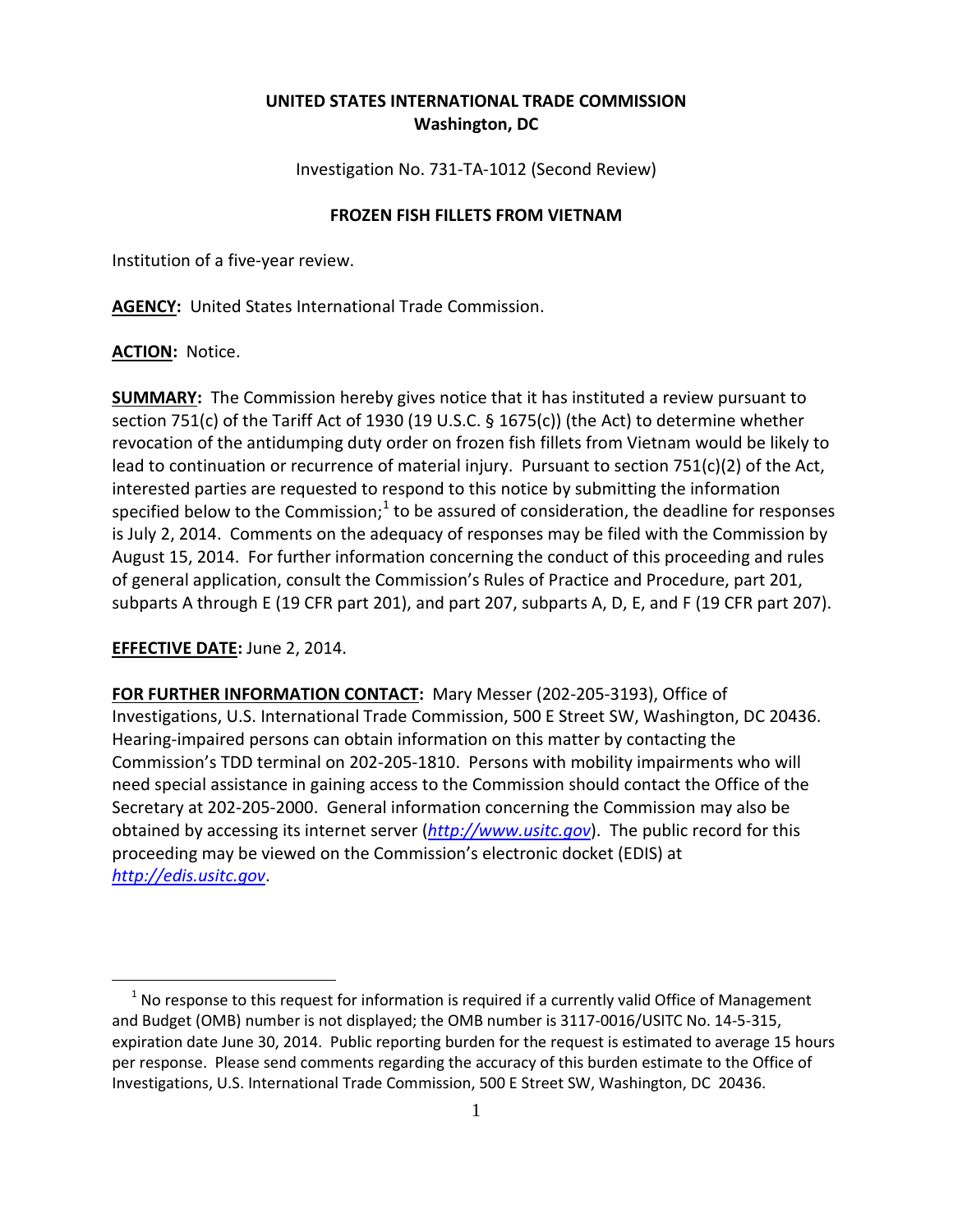### **SUPPLEMENTARY INFORMATION:**

**Background.**-- On August 12, 2003, the Department of Commerce issued an antidumping duty order on imports of certain frozen fish fillets from Vietnam (68 FR 47909). Following the five-year reviews by Commerce and the Commission, effective July 10, 2009, Commerce issued a continuation of the antidumping duty order on imports of frozen fish fillets from Vietnam (74 FR 33208). The Commission is now conducting a second review to determine whether revocation of the order would be likely to lead to continuation or recurrence of material injury to the domestic industry within a reasonably foreseeable time. It will assess the adequacy of interested party responses to this notice of institution to determine whether to conduct a full review or an expedited review. The Commission's determination in any expedited review will be based on the facts available, which may include information provided in response to this notice.

**Definitions.**--The following definitions apply to this review:

- (1) *Subject Merchandise* is the class or kind of merchandise that is within the scope of the five-year review, as defined by the Department of Commerce.
- (2) The *Subject Country* in this review is Vietnam.
- (3) The *Domestic Like Product* is the domestically produced product or products which are like, or in the absence of like, most similar in characteristics and uses with, the *Subject Merchandise*. In its original determination and its full first fiveyear review determination, the Commission defined the *Domestic Like Product* as frozen catfish fillets, whether plain, breaded, or marinated.
- (4) The *Domestic Industry* is the U.S. producers as a whole of the *Domestic Like Product*, or those producers whose collective output of the *Domestic Like Product* constitutes a major proportion of the total domestic production of the product. In its original determination and its full first five-year review determination, the Commission defined the *Domestic Industry* as processing operations producing frozen catfish fillets (whether plain, breaded, or marinated), not including catfish farming operations.
- (5) An *Importer* is any person or firm engaged, either directly or through a parent company or subsidiary, in importing the *Subject Merchandise* into the United States from a foreign manufacturer or through its selling agent.

**Participation in the proceeding and public service list.**--Persons, including industrial users of the *Subject Merchandise* and, if the merchandise is sold at the retail level, representative consumer organizations, wishing to participate in the proceeding as parties must file an entry of appearance with the Secretary to the Commission, as provided in section 201.11(b)(4) of the Commission's rules, no later than 21 days after publication of this notice in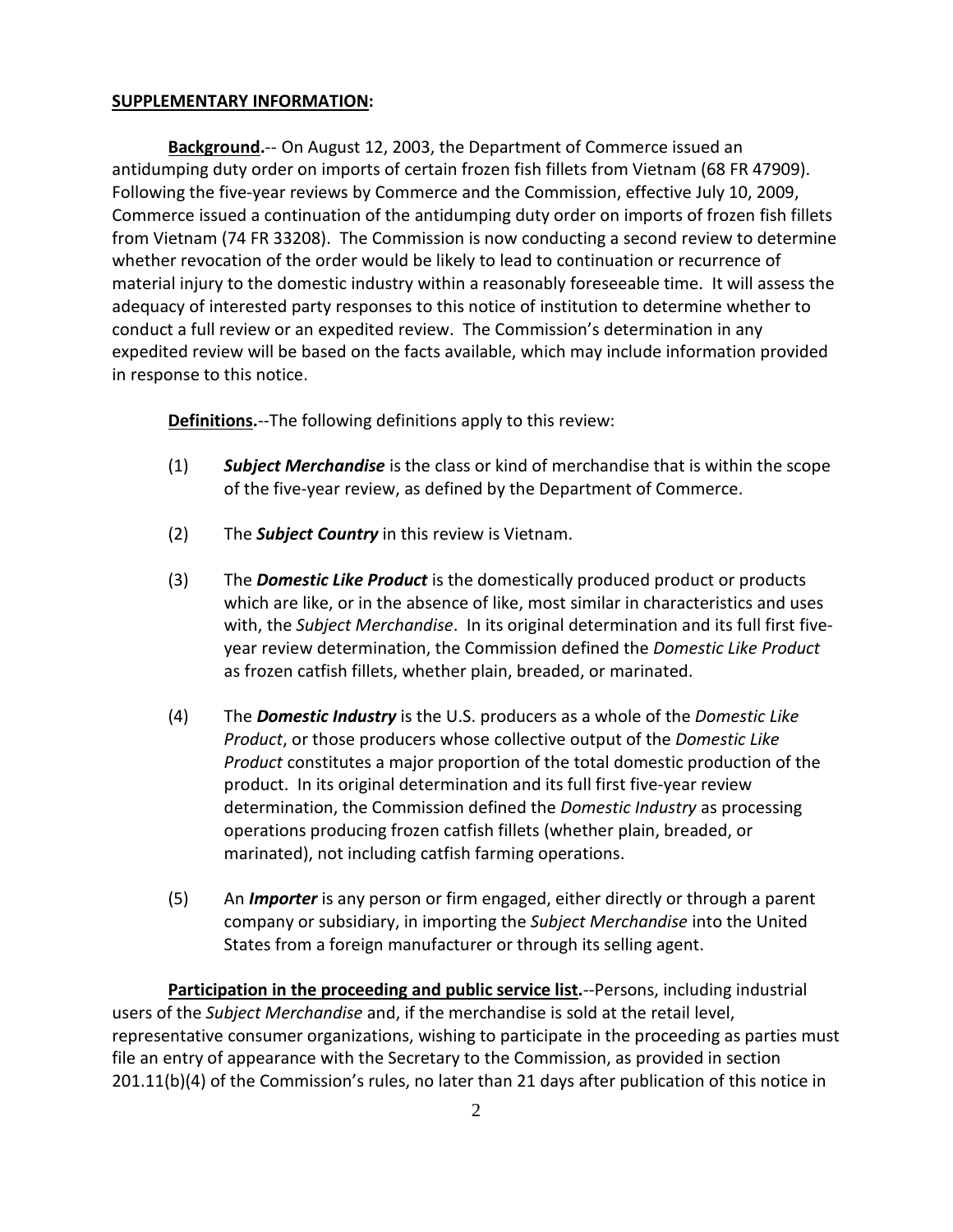the *Federal Register*. The Secretary will maintain a public service list containing the names and addresses of all persons, or their representatives, who are parties to the proceeding.

Former Commission employees who are seeking to appear in Commission five-year reviews are advised that they may appear in a review even if they participated personally and substantially in the corresponding underlying original investigation or an earlier review of the same underlying investigation. The Commission's designated agency ethics official has advised that a five-year review is not the same particular matter as the underlying original investigation, and a five-year review is not the same particular matter as an earlier review of the same underlying investigation for purposes of 18 U.S.C. § 207, the post employment statute for Federal employees, and Commission rule 201.15(b) (19 CFR § 201.15(b)), 79 FR 3246 (Jan. 17, 2014), 73 FR 24609 (May 5, 2008). Consequently, former employees are not required to seek Commission approval to appear in a review under Commission rule 19 CFR § 201.15, even if the corresponding underlying original investigation or an earlier review of the same underlying investigation was pending when they were Commission employees. For further ethics advice on this matter, contact Carol McCue Verratti, Deputy Agency Ethics Official, at 202-205-3088.

**Limited disclosure of business proprietary information (BPI) under an administrative protective order (APO) and APO service list.**--Pursuant to section 207.7(a) of the Commission's rules, the Secretary will make BPI submitted in this proceeding available to authorized applicants under the APO issued in the proceeding, provided that the application is made no later than 21 days after publication of this notice in the *Federal Register*. Authorized applicants must represent interested parties, as defined in 19 U.S.C. § 1677(9), who are parties to the proceeding. A separate service list will be maintained by the Secretary for those parties authorized to receive BPI under the APO.

**Certification.**--Pursuant to section 207.3 of the Commission's rules, any person submitting information to the Commission in connection with this proceeding must certify that the information is accurate and complete to the best of the submitter's knowledge. In making the certification, the submitter will be deemed to consent, unless otherwise specified, for the Commission, its employees, and contract personnel to use the information provided in any other reviews or investigations of the same or comparable products which the Commission conducts under Title VII of the Act, or in internal audits and investigations relating to the programs and operations of the Commission pursuant to 5 U.S.C. Appendix 3.

**Written submissions.**--Pursuant to section 207.61 of the Commission's rules, each interested party response to this notice must provide the information specified below. The deadline for filing such responses is July 2, 2014. Pursuant to section 207.62(b) of the Commission's rules, eligible parties (as specified in Commission rule 207.62(b)(1)) may also file comments concerning the adequacy of responses to the notice of institution and whether the Commission should conduct an expedited or full review. The deadline for filing such comments is August 15, 2014. All written submissions must conform with the provisions of sections 201.8 and 207.3 of the Commission's rules and any submissions that contain BPI must also conform with the requirements of sections 201.6 and 207.7 of the Commission's rules. Please be aware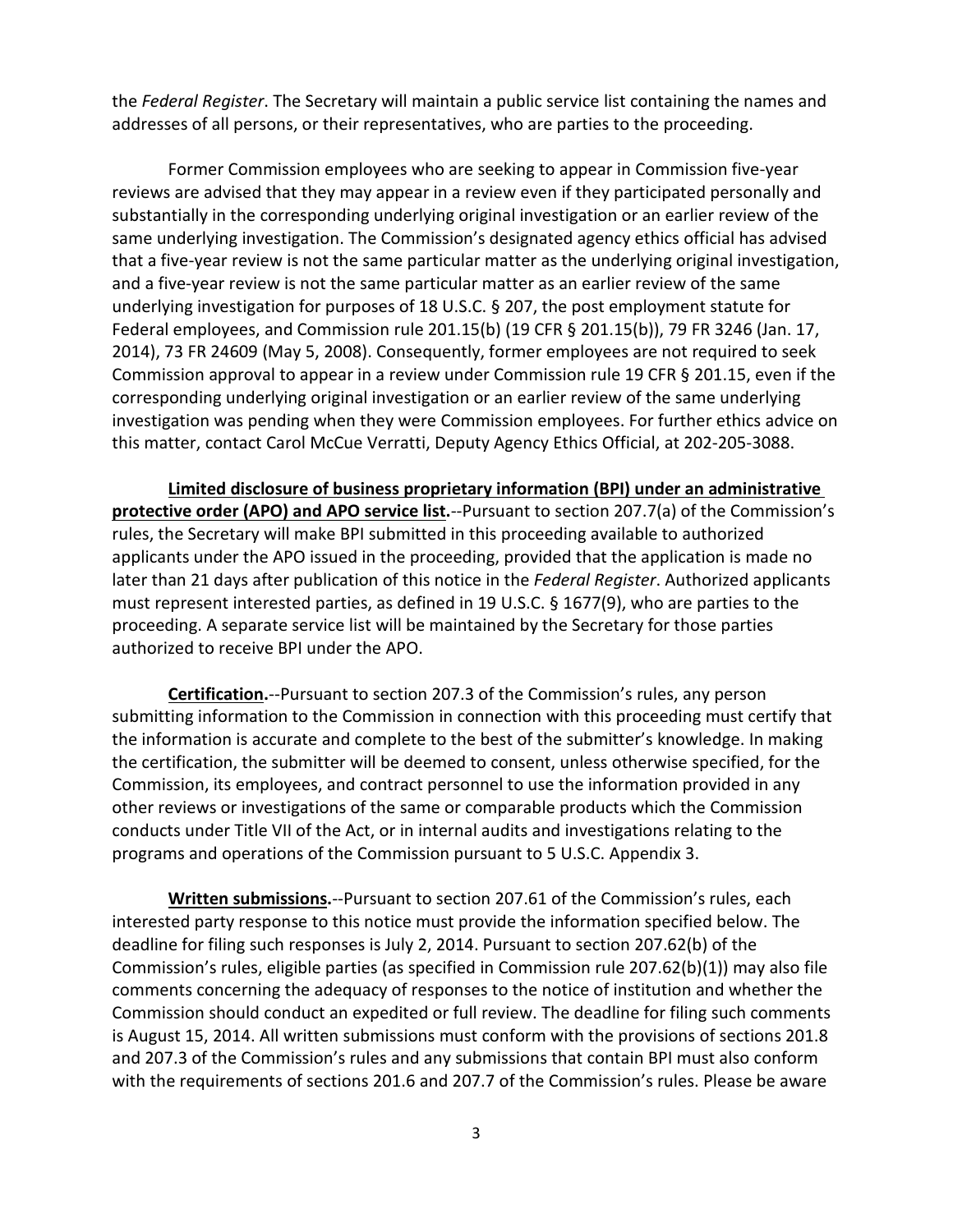that the Commission's rules with respect to electronic filing have been amended. The amendments took effect on November 7, 2011. See 76 FR 61937 (Oct. 6, 2011) and the newly revised Commission's Handbook on E-Filing, available on the Commission's website at *[http://edis.usitc.gov](http://edis.usitc.gov/)*. Also, in accordance with sections 201.16(c) and 207.3 of the Commission's rules, each document filed by a party to the proceeding must be served on all other parties to the proceeding (as identified by either the public or APO service list as appropriate), and a certificate of service must accompany the document (if you are not a party to the proceeding you do not need to serve your response).

**Inability to provide requested information.**--Pursuant to section 207.61(c) of the Commission's rules, any interested party that cannot furnish the information requested by this notice in the requested form and manner shall notify the Commission at the earliest possible time, provide a full explanation of why it cannot provide the requested information, and indicate alternative forms in which it can provide equivalent information. If an interested party does not provide this notification (or the Commission finds the explanation provided in the notification inadequate) and fails to provide a complete response to this notice, the Commission may take an adverse inference against the party pursuant to section 776(b) of the Act (19 U.S.C. § 1677e(b)) in making its determination in the review.

## **INFORMATION TO BE PROVIDED IN RESPONSE TO THIS NOTICE OF INSTITUTION:** As used

below, the term "firm" includes any related firms.

- (1) The name and address of your firm or entity (including World Wide Web address) and name, telephone number, fax number, and E-mail address of the certifying official.
- (2) A statement indicating whether your firm/entity is a U.S. producer of the *Domestic Like Product*, a U.S. union or worker group, a U.S. importer of the *Subject Merchandise*, a foreign producer or exporter of the *Subject Merchandise*, a U.S. or foreign trade or business association, or another interested party (including an explanation). If you are a union/worker group or trade/business association, identify the firms in which your workers are employed or that are members of your association.
- (3) A statement indicating whether your firm/entity is willing to participate in this proceeding by providing information requested by the Commission.
- (4) A statement of the likely effects of the revocation of the antidumping duty order on the *Domestic Industry* in general and/or your firm/entity specifically. In your response, please discuss the various factors specified in section 752(a) of the Act (19 U.S.C. § 1675a(a)) including the likely volume of subject imports, likely price effects of subject imports, and likely impact of imports of *Subject Merchandise* on the *Domestic Industry*.
- (5) A list of all known and currently operating U.S. producers of the *Domestic Like Product*. Identify any known related parties and the nature of the relationship as defined in section 771(4)(B) of the Act (19 U.S.C. § 1677(4)(B)).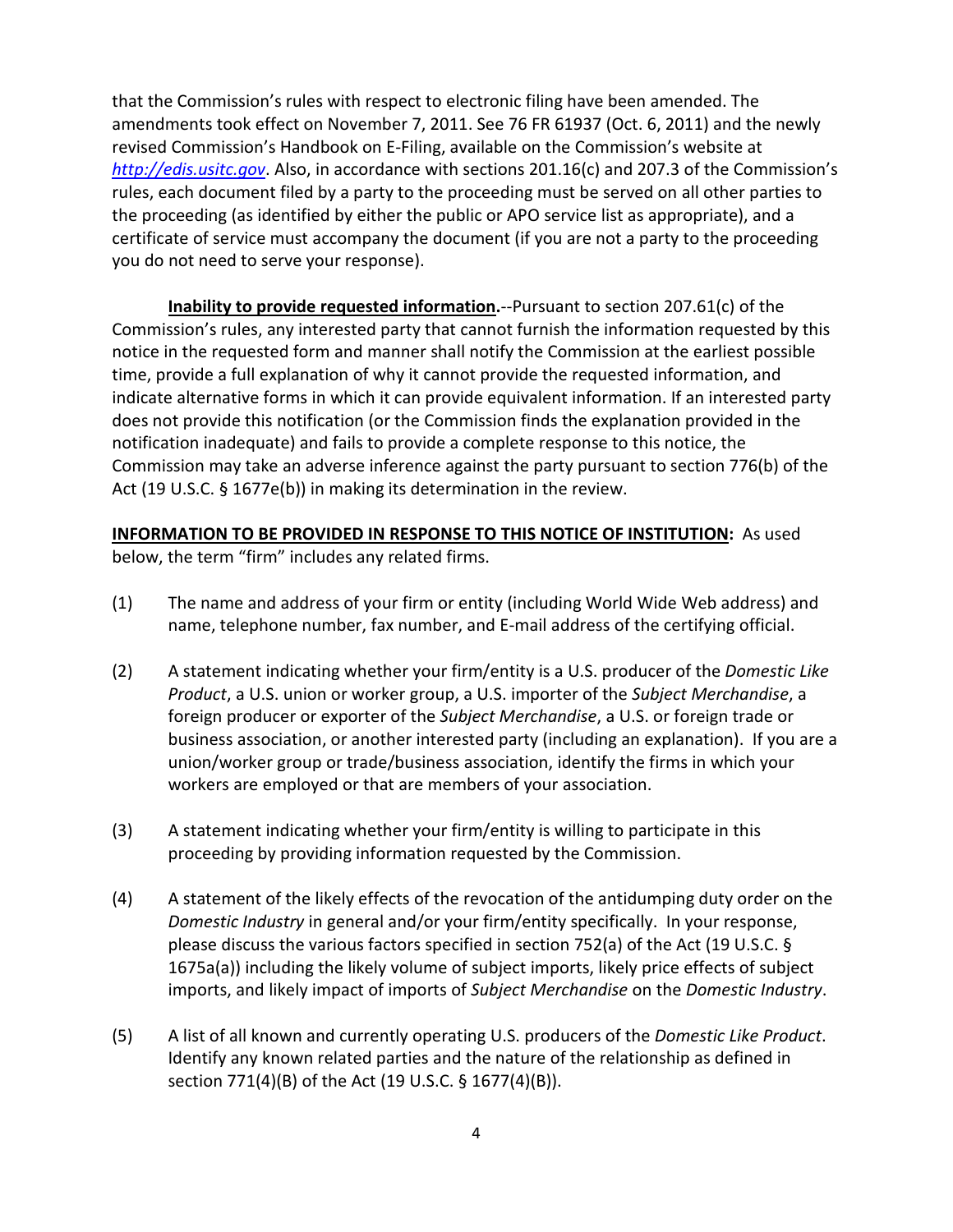- (6) A list of all known and currently operating U.S. importers of the *Subject Merchandise* and producers of the *Subject Merchandise* in the *Subject Country* that currently export or have exported *Subject Merchandise* to the United States or other countries after 2008.
- (7) A list of 3-5 leading purchasers in the U.S. market for the *Domestic Like Product* and the *Subject Merchandise* (including street address, World Wide Web address, and the name, telephone number, fax number, and E-mail address of a responsible official at each firm).
- (8) A list of known sources of information on national or regional prices for the *Domestic Like Product* or the *Subject Merchandise* in the U.S. or other markets.
- (9) If you are a U.S. producer of the *Domestic Like Product*, provide the following information on your firm's operations on that product during calendar year 2013, except as noted (report quantity data in pounds and value data in U.S. dollars, f.o.b. plant). If you are a union/worker group or trade/business association, provide the information, on an aggregate basis, for the firms in which your workers are employed/that are members of your association.
	- (a) Production (quantity) and, if known, an estimate of the percentage of total U.S. production of the *Domestic Like Product* accounted for by your firm's(s') production;
	- (b) Capacity (quantity) of your firm to produce the *Domestic Like Product* (i.e., the level of production that your establishment(s) could reasonably have expected to attain during the year, assuming normal operating conditions (using equipment and machinery in place and ready to operate), normal operating levels (hours per week/weeks per year), time for downtime, maintenance, repair, and cleanup, and a typical or representative product mix);
	- (c) the quantity and value of U.S. commercial shipments of the *Domestic Like Product* produced in your U.S. plant(s);
	- (d) the quantity and value of U.S. internal consumption/company transfers of the *Domestic Like Product* produced in your U.S. plant(s); and
	- (e) the value of (i) net sales, (ii) cost of goods sold (COGS), (iii) gross profit, (iv) selling, general and administrative (SG&A) expenses, and (v) operating income of the *Domestic Like Product* produced in your U.S. plant(s) (include both U.S. and export commercial sales, internal consumption, and company transfers) for your most recently completed fiscal year (identify the date on which your fiscal year ends).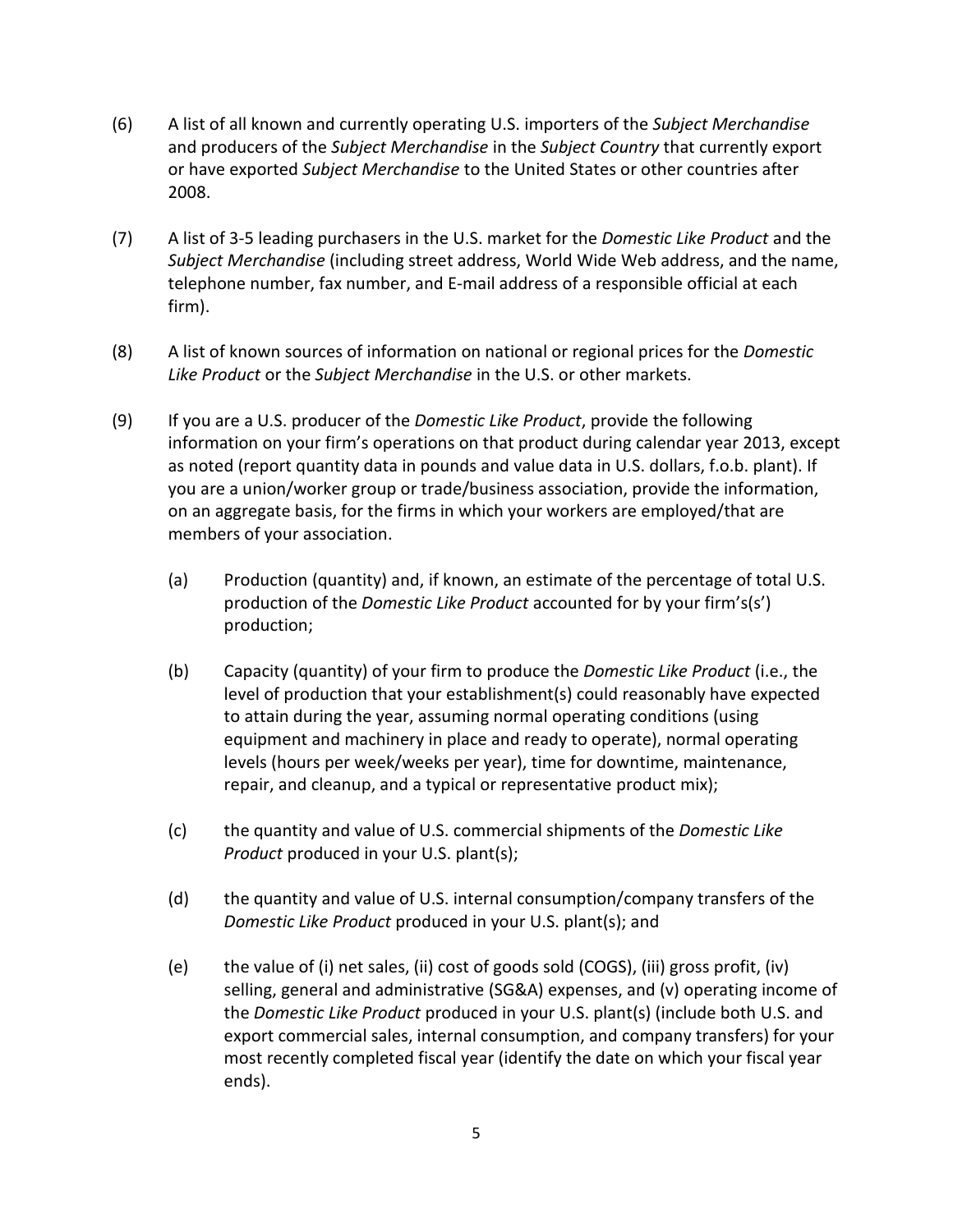- (10) If you are a U.S. importer or a trade/business association of U.S. importers of the *Subject Merchandise* from the *Subject Country*, provide the following information on your firm's(s') operations on that product during calendar year 2013 (report quantity data in pounds and value data in U.S. dollars). If you are a trade/business association, provide the information, on an aggregate basis, for the firms that are members of your association.
	- (a) The quantity and value (landed, duty-paid but not including antidumping duties) of U.S. imports and, if known, an estimate of the percentage of total U.S. imports of *Subject Merchandise* from the *Subject Country* accounted for by your firm's(s') imports;
	- (b) the quantity and value (f.o.b. U.S. port, including antidumping duties) of U.S. commercial shipments of *Subject Merchandise* imported from the *Subject Country*; and
	- (c) the quantity and value (f.o.b. U.S. port, including antidumping duties) of U.S. internal consumption/company transfers of *Subject Merchandise* imported from the *Subject Country*.
- (11) If you are a producer, an exporter, or a trade/business association of producers or exporters of the *Subject Merchandise* in the *Subject Country*, provide the following information on your firm's(s') operations on that product during calendar year 2013 (report quantity data in pounds and value data in U.S. dollars, landed and duty-paid at the U.S. port but not including antidumping or countervailing duties). If you are a trade/business association, provide the information, on an aggregate basis, for the firms that are members of your association.
	- (a) Production (quantity) and, if known, an estimate of the percentage of total production of *Subject Merchandise* in the *Subject Country* accounted for by your firm's(s') production;
	- (b) Capacity (quantity) of your firm(s) to produce the *Subject Merchandise* in the *Subject Country* (i.e., the level of production that your establishment(s) could reasonably have expected to attain during the year, assuming normal operating conditions (using equipment and machinery in place and ready to operate), normal operating levels (hours per week/weeks per year), time for downtime, maintenance, repair, and cleanup, and a typical or representative product mix); and
	- (c) the quantity and value of your firm's(s') exports to the United States of *Subject Merchandise* and, if known, an estimate of the percentage of total exports to the